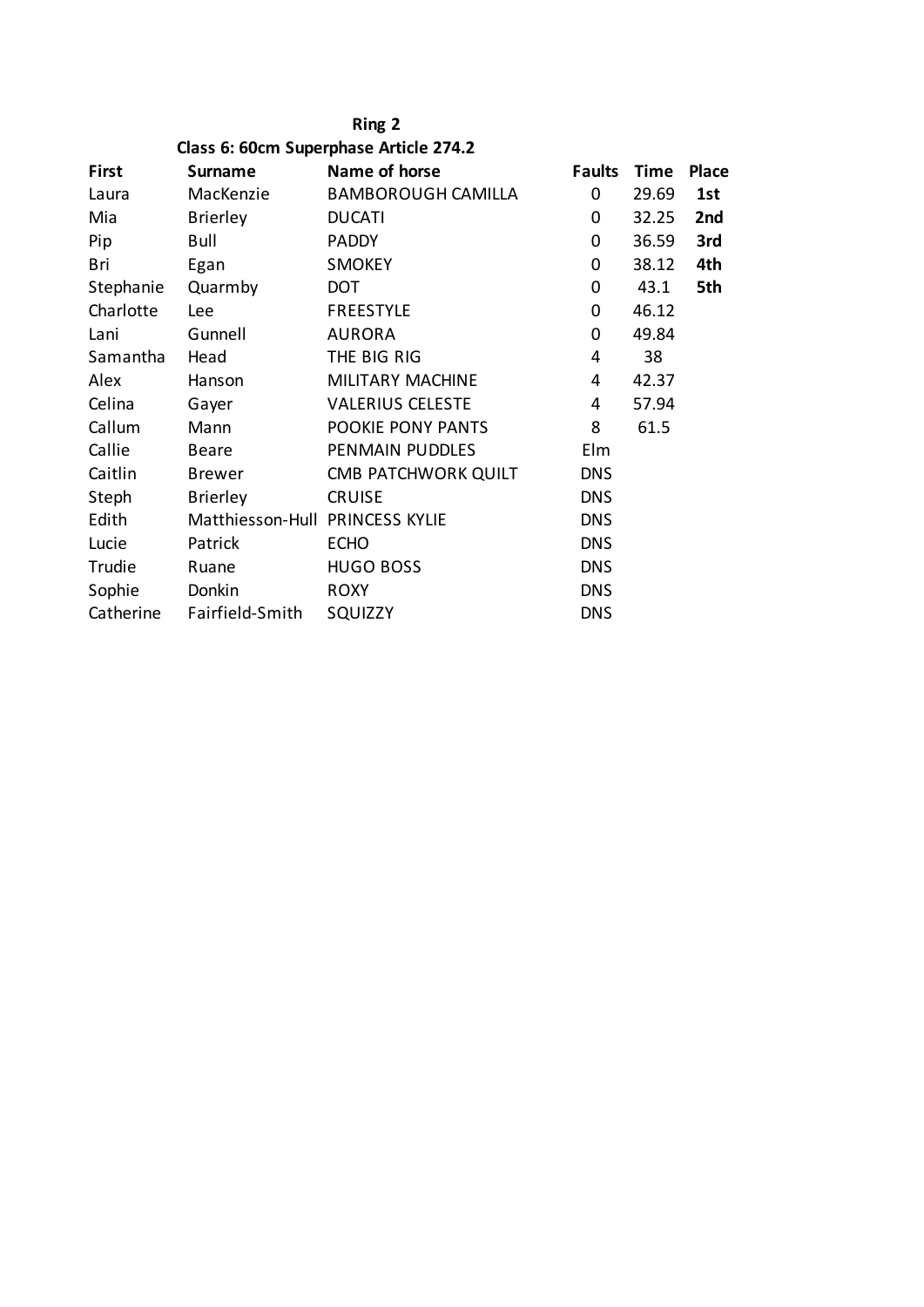# **Class 7: 70cm Superphase Article 274.2**

| <b>First</b>   | <b>Surname</b>  | Name of horse                   | <b>Faults</b>  | <b>Time</b> | <b>Place</b> |
|----------------|-----------------|---------------------------------|----------------|-------------|--------------|
| Holly          | Pulford         | <b>MAGIC BLUR</b>               | $\mathbf 0$    | 28.13       | 1st          |
| Belinda        | Carruthers      | EL TIGRE ESTELLA                | $\mathbf 0$    | 29.31       | 2nd          |
| Alana          | Romaniuk-Fry    | <b>BHM SUMMERNIGHT</b>          | $\mathbf 0$    | 32.59       | 3rd          |
| <b>Brianna</b> | Harris          | <b>TWILIGHT FINNIGAN</b>        | $\mathbf 0$    | 39.6        | 4th          |
| Charlotte      | Lee             | <b>FREESTYLE</b>                | 0              | 41.91       | 5th          |
| Maddison       | Vallender       | <b>COSTA RICA</b>               | 0              | 43.44       |              |
| Lauren         | McIntosh        | <b>VALERIUS SCIPIO</b>          | 0              | 49.31       |              |
| Samantha       | Head            | THE BIG RIG                     | 0              | 50.59       |              |
| Lani           | Gunnell         | <b>AURORA</b>                   | 0              | 55.19       |              |
| Mia            | <b>Brierley</b> | <b>DUCATI</b>                   | $\overline{4}$ | 33.75       |              |
| Estelle        | Heritage        | WITH THESE WINGS                | $\overline{4}$ | 46.47       |              |
| Celina         | Gayer           | <b>VALERIUS CELESTE</b>         | $\overline{4}$ | 70.53       |              |
| Hayley         | Battersby       | OVERACHEEVA                     | 8              | 37.6        |              |
| Lane           | Clarke          | <b>NOBLEWOOD PARK CALENTINE</b> | 8              | 39.12       |              |
| Alyssa         | Hughes          | <b>EMMAVILLE GEM</b>            | 8              | 42.1        |              |
| Stephanie      | Quarmby         | <b>DOT</b>                      | 8              | 52.13       |              |
| Emma           | lanniello       | <b>SPARKY</b>                   | 12             | 52.2        |              |
| Courtney       | Saunders        | <b>ROSE VIEW SATURN</b>         | Elm            |             |              |
| Miranda        | Hadlow          | <b>EFFRONTE</b>                 | Elm            |             |              |
| Pip            | Bull            | <b>PADDY</b>                    | Retd           |             |              |
| Laura          | MacKenzie       | <b>BAMBOROUGH CAMILLA</b>       | <b>DNS</b>     |             |              |
| <b>Brianna</b> | Smith           | <b>BEAUING LIKE A BOSS</b>      | <b>DNS</b>     |             |              |
| Catherine      | Fairfield-Smith | <b>CARLTON CLASSIC</b>          | <b>DNS</b>     |             |              |
| Callie         | <b>Beare</b>    | PENMAIN PUDDLES                 | <b>DNS</b>     |             |              |
| Lisa           | McIntosh        | <b>EMERGING BULLET</b>          | <b>DNS</b>     |             |              |
| Sophie         | Donkin          | <b>ROXY</b>                     | <b>DNS</b>     |             |              |
| Edith          |                 | Matthiesson-Hull MANANGATANG    | <b>DNS</b>     |             |              |
| Courtney       | Wong            | <b>REDCLIFF</b>                 | <b>DNS</b>     |             |              |
| Callum         | Mann            | POOKIE PONY PANTS               | <b>DNS</b>     |             |              |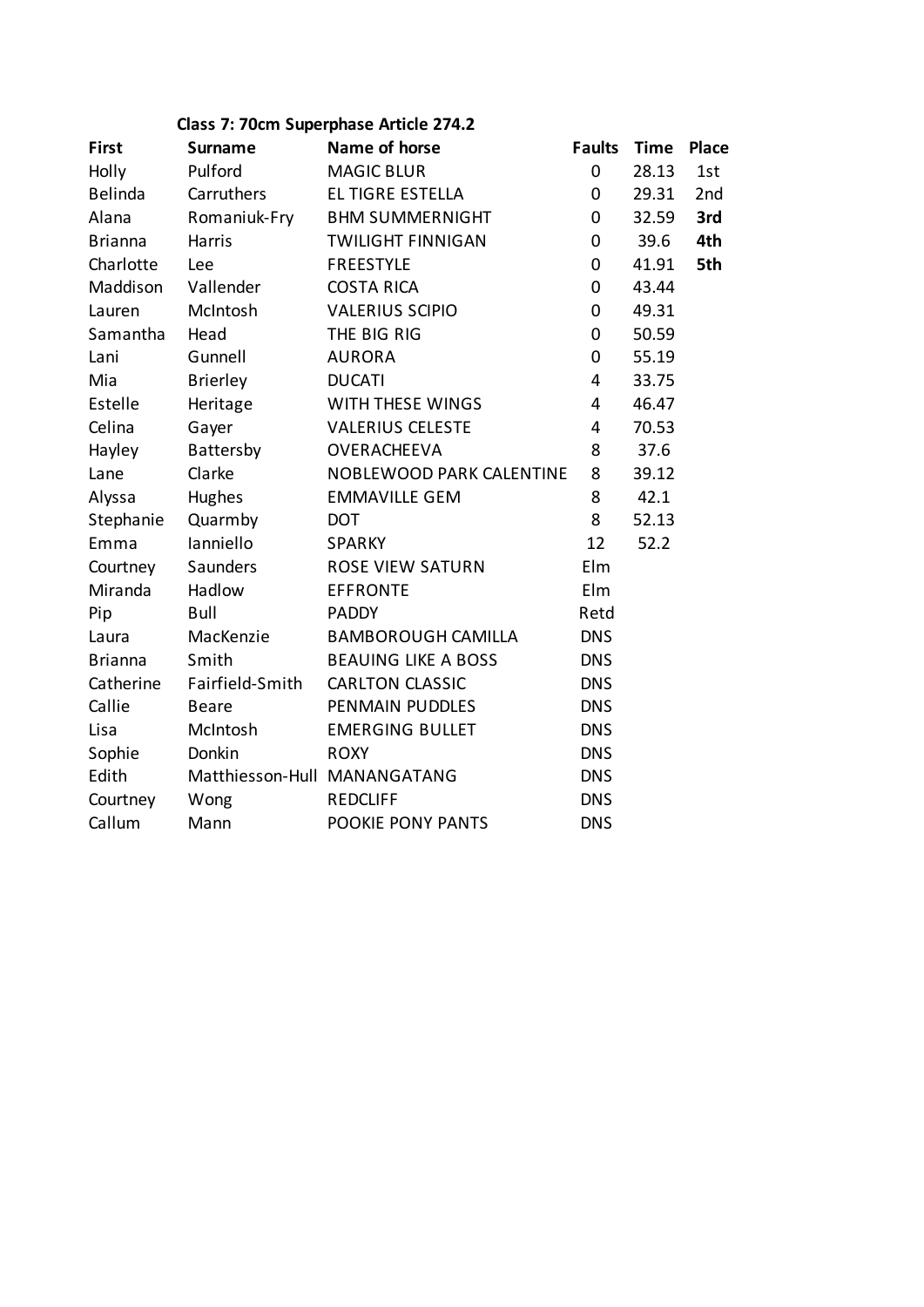# **Class 8: 80cm Superphase Article 274.2**

| <b>First</b>   | <b>Surname</b>   | Name of horse                   | <b>Faults</b>  | <b>Time</b> | Place |
|----------------|------------------|---------------------------------|----------------|-------------|-------|
| Belinda        | Carruthers       | AKAROA TIA MARIA                | 0              | 35.37       | 1st   |
| Holly          | Pulford          | <b>MAGIC BLUR</b>               | 0              | 35.84       | 2nd   |
| Emily          | Thompson         | <b>BREMER PARK SHOWMAN</b>      | 0              | 42.78       | 3rd   |
| James          | Smith            | <b>TUCKLAN GHOST</b>            | $\mathbf 0$    | 44.59       | 4th   |
| Anna           | Rowley           | <b>COPABELLA VERMONT</b>        | 0              | 48.06       | 5th   |
| Leigh          | Nelson           | <b>DELUXE TROUBLE</b>           | 0              | 49.03       |       |
| Josephine      | Connors          | <b>BIRDWOOD SIMBA</b>           | 0              | 49.25       |       |
| Maddison       | Vallender        | <b>COSTA RICA</b>               | 0              | 52.31       |       |
| Estelle        | Heritage         | WITH THESE WINGS                | 0              | 53.44       |       |
| Emily          | Jones            | <b>BELOW ZERO</b>               | 0              | 55.18       |       |
| Erica          | Dwight           | <b>GREG</b>                     | 0              | 56.1        |       |
| Abby           | MacKenzie        | HASH TAG LITTLE BEAR            | 0              | 59.5        |       |
| Stephanie      | Saunders         | <b>ANEMBO PRINCESS</b>          | $\overline{4}$ | 40.19       |       |
| Dylan          | Jowett           | SADDLE UP THE TRICK             | $\overline{4}$ | 47.66       |       |
| <b>Brianna</b> | Harris           | <b>TWILIGHT FINNIGAN</b>        | $\overline{4}$ | 52.41       |       |
| Alyssa         | Hughes           | <b>EMMAVILLE GEM</b>            | $\overline{4}$ | 53.87       |       |
| Alana          | Romaniuk-Fry     | <b>AFTER DARK</b>               | 4              | 56.97       |       |
| Lauren         | McIntosh         | <b>VALERIUS SCIPIO</b>          | $\overline{4}$ | 58.97       |       |
| Remy           | Davis            | <b>CHERRINGTON MIKHADO</b>      | 4              | 59.91       |       |
| Vanessa        | Bull             | <b>ESB GOLDEN PENNY</b>         | 4              | 62.13       |       |
| Lane           | Clarke           | <b>NOBLEWOOD PARK CALENTINE</b> | 8              | 52.69       |       |
| Lottie         | <b>Bull</b>      | KELHAVEN CASANOVA               | 8              | 60.31       |       |
| <b>Belinda</b> | Carruthers       | EL TIGRE ESTELLA                | 12             | 51.57       |       |
| Emma           | Ianniello        | <b>SPARKY</b>                   | 12             | 67.62       |       |
| Sophie         | Coutts           | <b>MAESTRO</b>                  | 16             | 49.16       |       |
| Hayley         | <b>Battersby</b> | <b>OVERACHEEVA</b>              | Elm            |             |       |
| Amelie         | <b>Burns</b>     | WYEVALE SHOOTING STAR           |                |             |       |
| Alexandra      | Fairfield-Smith  | <b>YOSHI</b>                    |                |             |       |
| <b>Brianna</b> | Smith            | <b>BEAUING LIKE A BOSS</b>      |                |             |       |
| Courtney       | Saunders         | <b>ROSE VIEW SATURN</b>         |                |             |       |
| Miranda        | Hadlow           | <b>EFFRONTE</b>                 |                |             |       |
| Lisa           | McIntosh         | <b>EMERGING BULLET</b>          |                |             |       |
| Kylie          | Cooley           | <b>BROOKE</b>                   |                |             |       |
| Kerrie         | Tanner           | <b>CARTNEY</b>                  |                |             |       |
| Catherine      | Fairfield-Smith  | <b>EXITOSO</b>                  |                |             |       |
| Alana          | Romaniuk-Fry     | <b>BHM SUMMERNIGHT</b>          |                |             |       |
| Kylie          | Cooley           | <b>VESPER</b>                   |                |             |       |